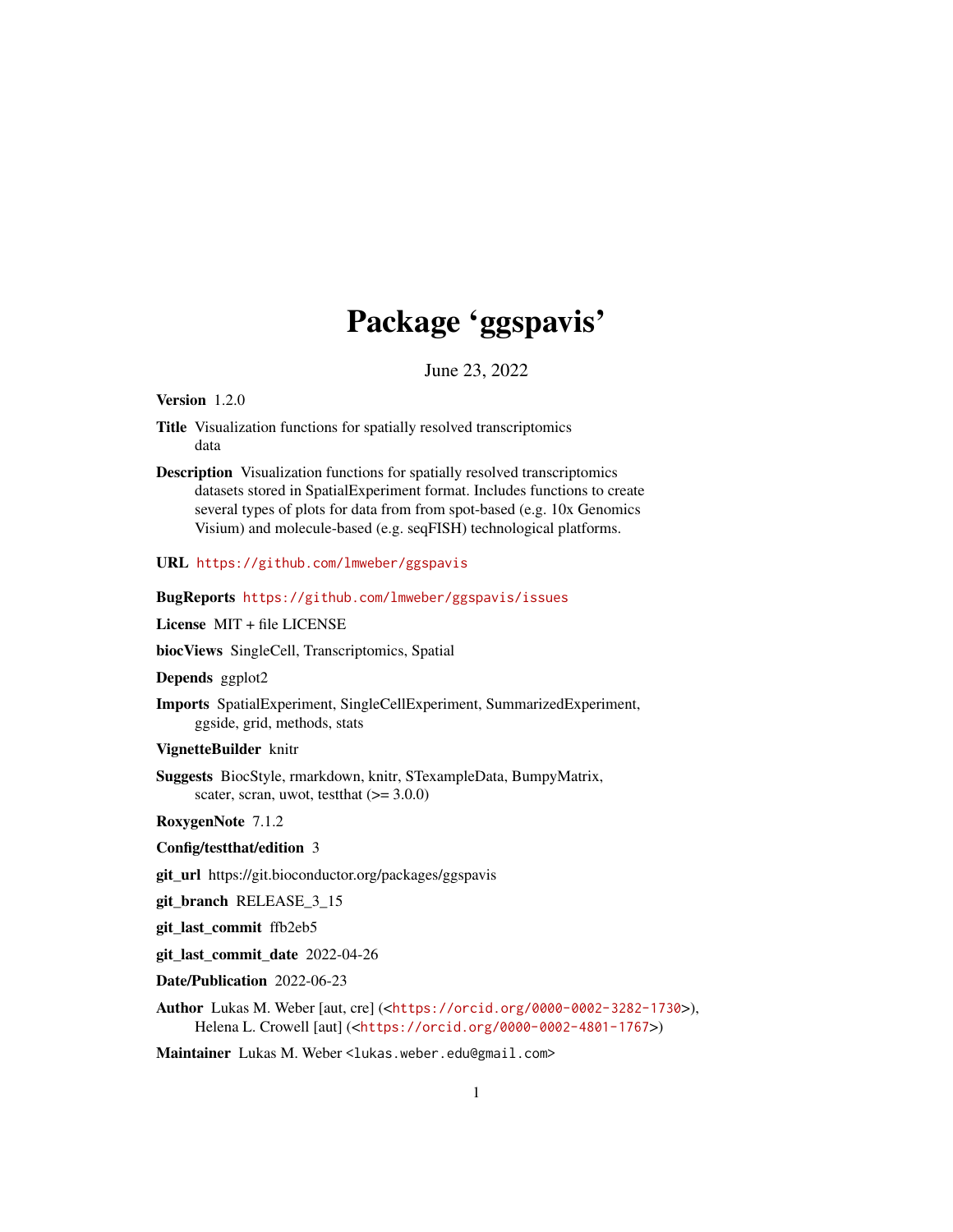### <span id="page-1-0"></span>R topics documented:

| Index |  |  |  |  |  |  |  |  |  |  |  |  |  |  |  |  |  |  |  |
|-------|--|--|--|--|--|--|--|--|--|--|--|--|--|--|--|--|--|--|--|
|       |  |  |  |  |  |  |  |  |  |  |  |  |  |  |  |  |  |  |  |
|       |  |  |  |  |  |  |  |  |  |  |  |  |  |  |  |  |  |  |  |
|       |  |  |  |  |  |  |  |  |  |  |  |  |  |  |  |  |  |  |  |
|       |  |  |  |  |  |  |  |  |  |  |  |  |  |  |  |  |  |  |  |
|       |  |  |  |  |  |  |  |  |  |  |  |  |  |  |  |  |  |  |  |

plotDimRed *plotDimRed*

#### Description

Plotting functions for spatially resolved transcriptomics data.

#### Usage

```
plotDimRed(
  spe,
  type = c("UMAP", "PCA"),
 x_axis = NULL,y_axis = NULL,annotate = NULL,
 palette = "libd_layer_colors",
 size = 0.3)
```
#### Arguments

| spe      | (SpatialExperiment) Input data, assumed to be a SpatialExperiment object.                                                                                                                                                                                                                                   |
|----------|-------------------------------------------------------------------------------------------------------------------------------------------------------------------------------------------------------------------------------------------------------------------------------------------------------------|
| type     | (character) Type of reduced dimension plot. Options are "UMAP" or "PCA".<br>$Default = "UMAP".$                                                                                                                                                                                                             |
| x_axis   | (character) Name of column in reduced Dim containing x-coordinates. Default<br>$=$ "UMAP1" or "PC1", depending on plot type.                                                                                                                                                                                |
| y_axis   | (character) Name of column in reducedDim containing y-coordinates. Default<br>$=$ "UMAP2" or "PC2", depending on plot type.                                                                                                                                                                                 |
| annotate | (character) Name of column in coldata containing values to annotate spots<br>with colors, e.g. cluster labels (discrete values) or total UMI counts (continuous<br>values).                                                                                                                                 |
| palette  | (character) Color palette for annotation. Options for discrete labels are "libd_layer_colors",<br>"Okabe-Ito", or a vector of color names or hex values. For continuous values,<br>provide a vector of length 2 for the low and high range, e.g. c("gray90",<br>" $navy$ "). Default = "libd_layer_colors". |
| size     | (numeric) Point size for geom_point(). Default = $0.3$ .                                                                                                                                                                                                                                                    |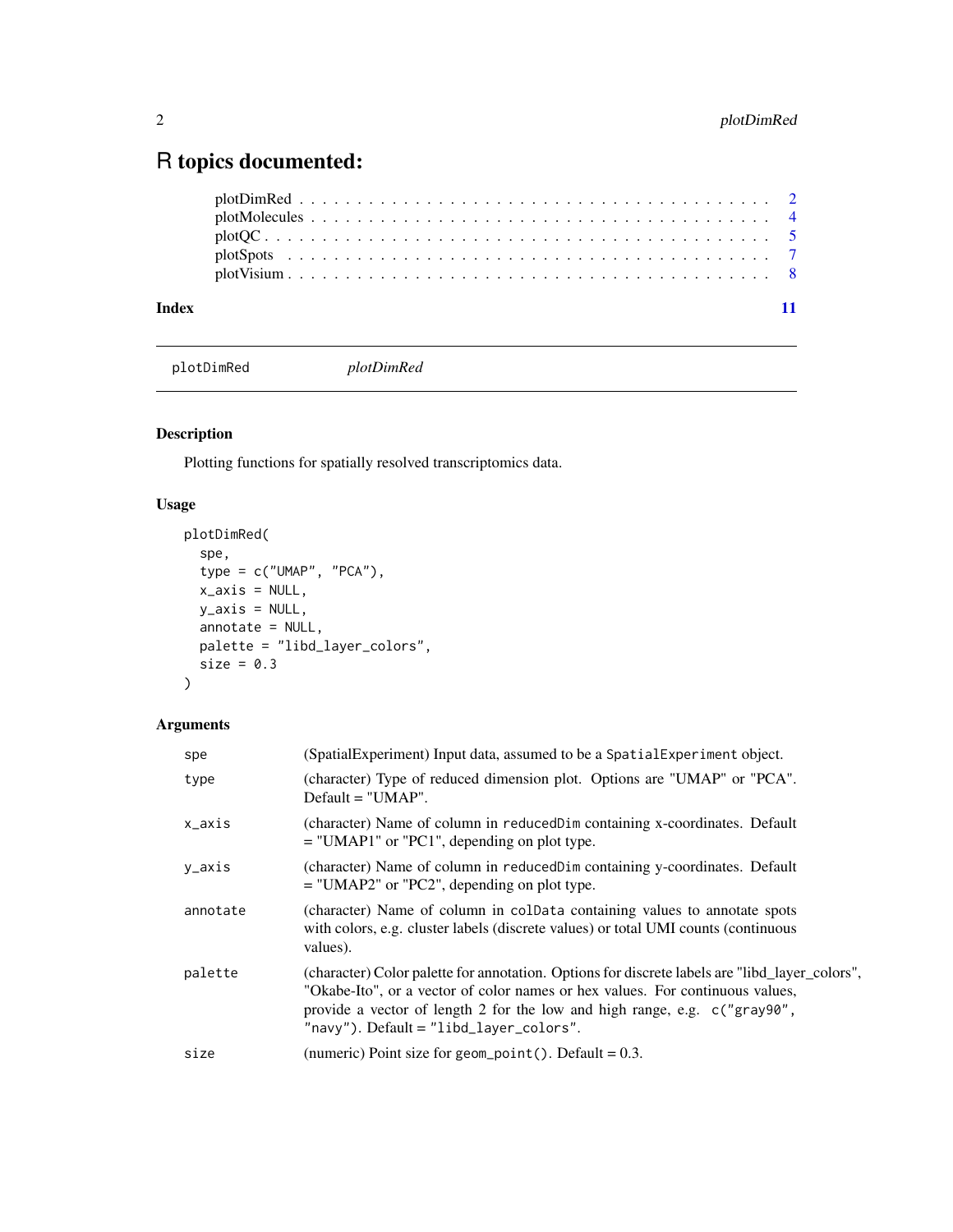#### plotDimRed 3

#### Details

Function to plot spot-based spatially resolved transcriptomics data stored in a SpatialExperiment object.

This function generates a plot in reduced dimension coordinates (PCA or UMAP), along with annotation such as cluster labels or total UMI counts.

#### Value

Returns a ggplot object. Additional plot elements can be added as ggplot elements (e.g. title, labels, formatting, etc).

#### Examples

```
library(STexampleData)
spe <- Visium_humanDLPFC()
# use small subset of data for this example
# for longer examples see our online book OSTA
spe <- spe[, colData(spe)$in_tissue == 1]
set.seed(100)
n <- 200
spe <- spe[, sample(seq_len(ncol(spe)), n)]
# calculate log-transformed normalized counts
library(scran)
set.seed(100)
qclus <- quickCluster(spe)
spe <- computeSumFactors(spe, cluster = qclus)
spe <- logNormCounts(spe)
# identify top highly variable genes (HVGs)
is_mito <- grepl("(^MT-)|(^mt-)", rowData(spe)$gene_name)
spe <- spe[!is_mito, ]
dec <- modelGeneVar(spe)
top_hvgs <- getTopHVGs(dec, prop = 0.1)
# run dimensionality reduction
library(scater)
set.seed(100)
spe <- runPCA(spe, subset_row = top_hvgs)
set.seed(100)
spe <- runUMAP(spe, dimred = "PCA")
colnames(reducedDim(spe, "UMAP")) <- paste0("UMAP", 1:2)
# generate plot
```

```
plotDimRed(spe, type = "UMAP", annotate = "ground_truth")
```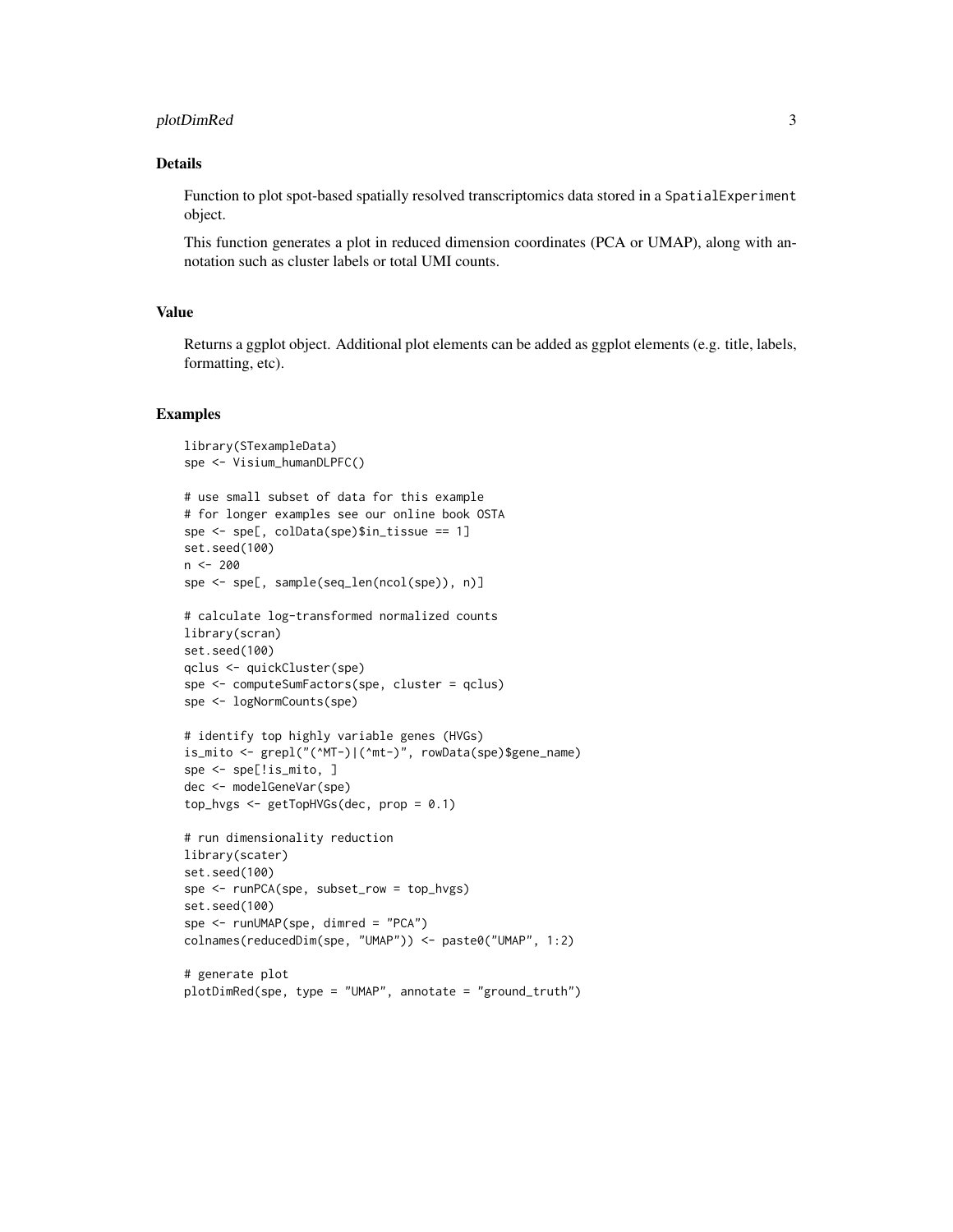<span id="page-3-0"></span>plotMolecules *plotMolecules*

#### Description

Plotting functions for spatially resolved transcriptomics data.

#### Usage

```
plotMolecules(
  spe,
 molecule = NULL,
 x_coord = NULL,
 y_coord = NULL,
 palette = c("gray90", "navy"),
 size = 0.3)
```
#### Arguments

| spe      | (SpatialExperiment) Input data, assumed to be a SpatialExperiment object.                                                                        |
|----------|--------------------------------------------------------------------------------------------------------------------------------------------------|
| molecule | (character) Name of mRNA molecule to plot (assumed to match one of the row<br>names of rowData).                                                 |
| x coord  | (character) Name of column in spatial Coords containing x-coordinates of the<br>cell centroids. Default = NULL, which selects the first column.  |
| y_coord  | (character) Name of column in spatial Coords containing y-coordinates of the<br>cell centroids. Default = NULL, which selects the second column. |
| palette  | (character) Color palette, provided as a vector of length 2 for the low and high<br>range. Default = $c("gray90", "navy").$                      |
| size     | (numeric) Point size for geom_point(). Default = $0.3$ .                                                                                         |

#### Details

Function to plot molecule-based spatially resolved transcriptomics data stored in a SpatialExperiment object.

This function generates a plot in spatial coordinates (e.g. x-y coordinates on a tissue slide), for a selected molecule.

#### Value

Returns a ggplot object. Additional plot elements can be added as ggplot elements (e.g. title, labels, formatting, etc).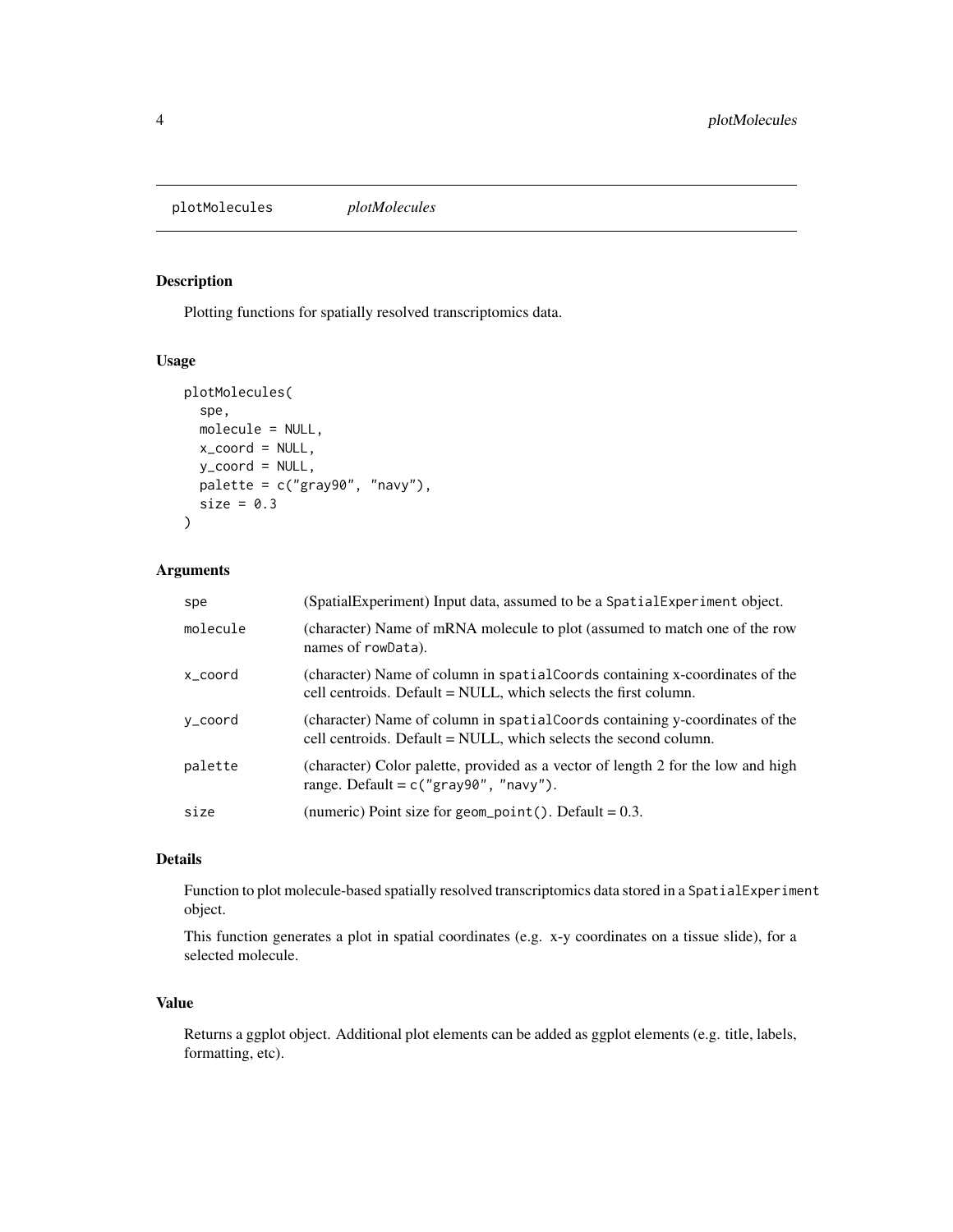#### <span id="page-4-0"></span>plotQC 5

#### Examples

```
library(STexampleData)
spe <- seqFISH_mouseEmbryo()
plotMolecules(spe, molecule = "Sox2")
```
plotQC *plotQC*

#### Description

Quality control (QC) plots for spatially resolved transcriptomics data.

#### Usage

```
plotQC(
  spe,
 type = c("bar", "scatter", "spots"),
 x_coord = NULL,
 y_coord = NULL,
 in_tissue = "in_tissue",
 metric_x = "cell_count",
 metric_y = "sum",discard = "discard",
 highlight_zeros = TRUE,
  threshold_x = NULL,
  threshold_y = NULL,
  trend = TRUE,marginal = TRUE,y_reverse = TRUE
)
```
#### Arguments

| spe       | (SpatialExperiment) Input data, assumed to be a SpatialExperiment object.                                                                                                                                                                                                  |
|-----------|----------------------------------------------------------------------------------------------------------------------------------------------------------------------------------------------------------------------------------------------------------------------------|
| type      | (character) Type of QC plot. Options are "bar", "scatter", and "spots". See<br>details in description.                                                                                                                                                                     |
| x coord   | (character) Name of column in spatial Coords containing x-coordinates. De-<br>fault = NULL, which selects the first column. Used for spot-based plots.                                                                                                                     |
| y_coord   | (character) Name of column in spatial Coords containing y-coordinates. De-<br>fault = NULL, which selects the second column. Used for spot-based plots.                                                                                                                    |
| in_tissue | (character) Name of column in colData identifying spots over tissue, e.g. "in_tissue"<br>for 10x Genomics Visium data. If this argument is provided, only spots over tis-<br>sue will be shown. Alternatively, set to NULL to display all spots. Default =<br>"in tissue". |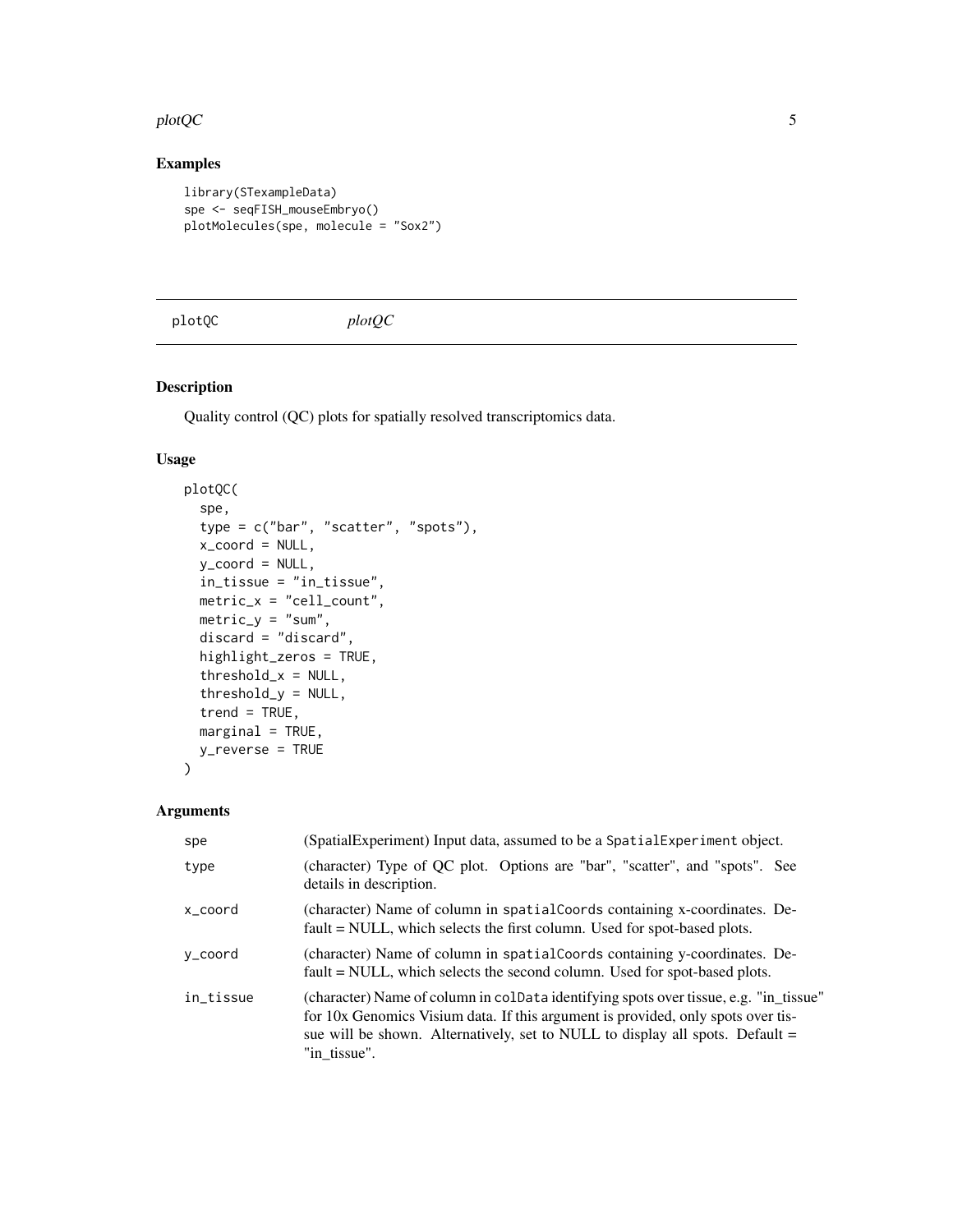| metric_x        | (character) Name of column in colData containing QC metric to plot on x-<br>axis (e.g. "cell_count" for number of cells per spot). Default = "cell_count".<br>Required for barplots and scatterplots.                       |
|-----------------|-----------------------------------------------------------------------------------------------------------------------------------------------------------------------------------------------------------------------------|
| $metric_y$      | (character) Name of column in colData containing QC metric to plot on y-axis<br>(e.g. "sum" for number of detected transcripts, or "detected" for number of<br>detected genes). Default = "sum". Required for scatterplots. |
| discard         | (character) Name of column in colData identifying discarded spots that do not<br>meet filtering thresholds, which will be highlighted on a spot-based plot. Default<br>= "discard". Optional for spot-based plots.          |
| highlight_zeros |                                                                                                                                                                                                                             |
|                 | (logical) Whether to highlight bar for $x = 0$ (e.g. zero cells per spot). Default =<br>TRUE. Optional for barplots.                                                                                                        |
| threshold_x     | (numeric) Filtering threshold for QC metric on x-axis, which will be highlighted<br>with a vertical bar. Default = NULL. Optional for scatterplots.                                                                         |
| threshold_y     | (numeric) Filtering threshold for QC metric on y-axis, which will be highlighted<br>with a horizontal bar. Default = NULL. Optional for scatterplots.                                                                       |
| trend           | (logical) Whether to display a smoothed trend (loess) for scatterplots. Default =<br>TRUE. Optional for scatterplots.                                                                                                       |
| marginal        | (logical) Whether to display marginal histograms for scatterplots. Default $=$<br>TRUE. Optional for scatterplots.                                                                                                          |
| y_reverse       | (logical) Whether to reverse y coordinates, which is often required for 10x Ge-<br>nomics Visium data. Default = TRUE.                                                                                                      |

#### Details

Function to generate plots for quality control (QC) purposes for spatially resolved transcriptomics data.

The following types of QC plots are available:

- Barplot (type = "bar") for a single QC metric, e.g. number of cells per spot. For number of cells per spot, the barplot highlights spots with zero cells. - Scatterplot (type = "scatter") comparing two QC metrics, e.g. number of detected features vs. number of cells per spot, with optional vertical and horizontal lines highlighting QC filtering thresholds. - Spots (type = "spots") i.e. spots in spatial (x-y) coordinates, highlighting discarded spots that do not meet filtering thresholds.

#### Value

Returns a ggplot object. Additional plot elements can be added as ggplot elements (e.g. title, labels, formatting, etc).

#### Examples

```
library(STexampleData)
spe <- Visium_humanDLPFC()
plotQC(spe, type = "bar", metric_x = "cell_count")colData(spe)$sum <- colSums(counts(spe))
plotQC(spe, type = "scatter", metric_x = "cell_count", metric_y = "sum")
```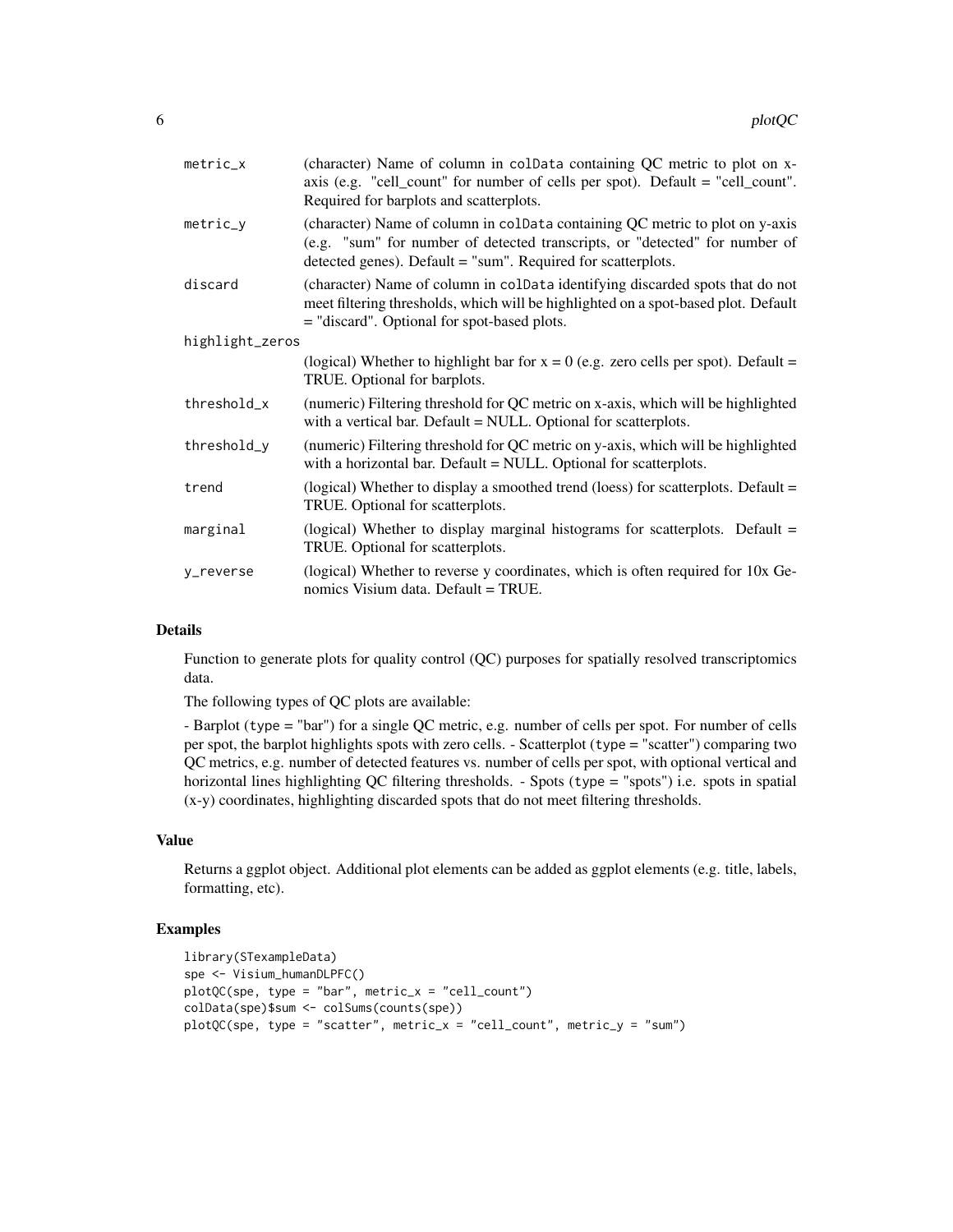<span id="page-6-0"></span>plotSpots *plotSpots*

#### Description

Plotting functions for spatially resolved transcriptomics data.

#### Usage

```
plotSpots(
 spe,
 x_coord = NULL,
 y_coord = NULL,
 in_tissue = "in_tissue",
 annotate = NULL,
 palette = "libd_layer_colors",
 y_reverse = TRUE,
 size = 0.3)
```
#### Arguments

| spe       | (SpatialExperiment) Input data, assumed to be a SpatialExperiment object.                                                                                                                                                                                                                                                                                    |
|-----------|--------------------------------------------------------------------------------------------------------------------------------------------------------------------------------------------------------------------------------------------------------------------------------------------------------------------------------------------------------------|
| x_coord   | (character) Name of column in spatialCoords containing x-coordinates. De-<br>fault = NULL, which selects the first column.                                                                                                                                                                                                                                   |
| y_coord   | (character) Name of column in spatial Coords containing y-coordinates. De-<br>fault = NULL, which selects the second column.                                                                                                                                                                                                                                 |
| in_tissue | (character) Name of column in colData identifying spots over tissue, e.g. "in_tissue"<br>for 10x Genomics Visium data. If this argument is provided, only spots over tis-<br>sue will be shown. Alternatively, set to NULL to display all spots. Default =<br>"in_tissue".                                                                                   |
| annotate  | (character) Name of column in colData containing values to annotate spots<br>with colors, e.g. cluster labels (discrete values) or total UMI counts (continuous<br>values).                                                                                                                                                                                  |
| palette   | (character) Color palette for annotation. Options for discrete labels (e.g. clus-<br>ter labels) are "libd_layer_colors", "Okabe-Ito", or a vector of color names or<br>hex values. For continuous values (e.g. total UMI counts), provide a vector<br>of length 2 for the low and high range, e.g. $c("gray90", "navy").$ Default =<br>"libd_layer_colors". |
| y_reverse | (logical) Whether to reverse y coordinates, which is often required for 10x Ge-<br>nomics Visium data. Default = TRUE.                                                                                                                                                                                                                                       |
| size      | (numeric) Point size for geom_point(). Default = $0.3$ .                                                                                                                                                                                                                                                                                                     |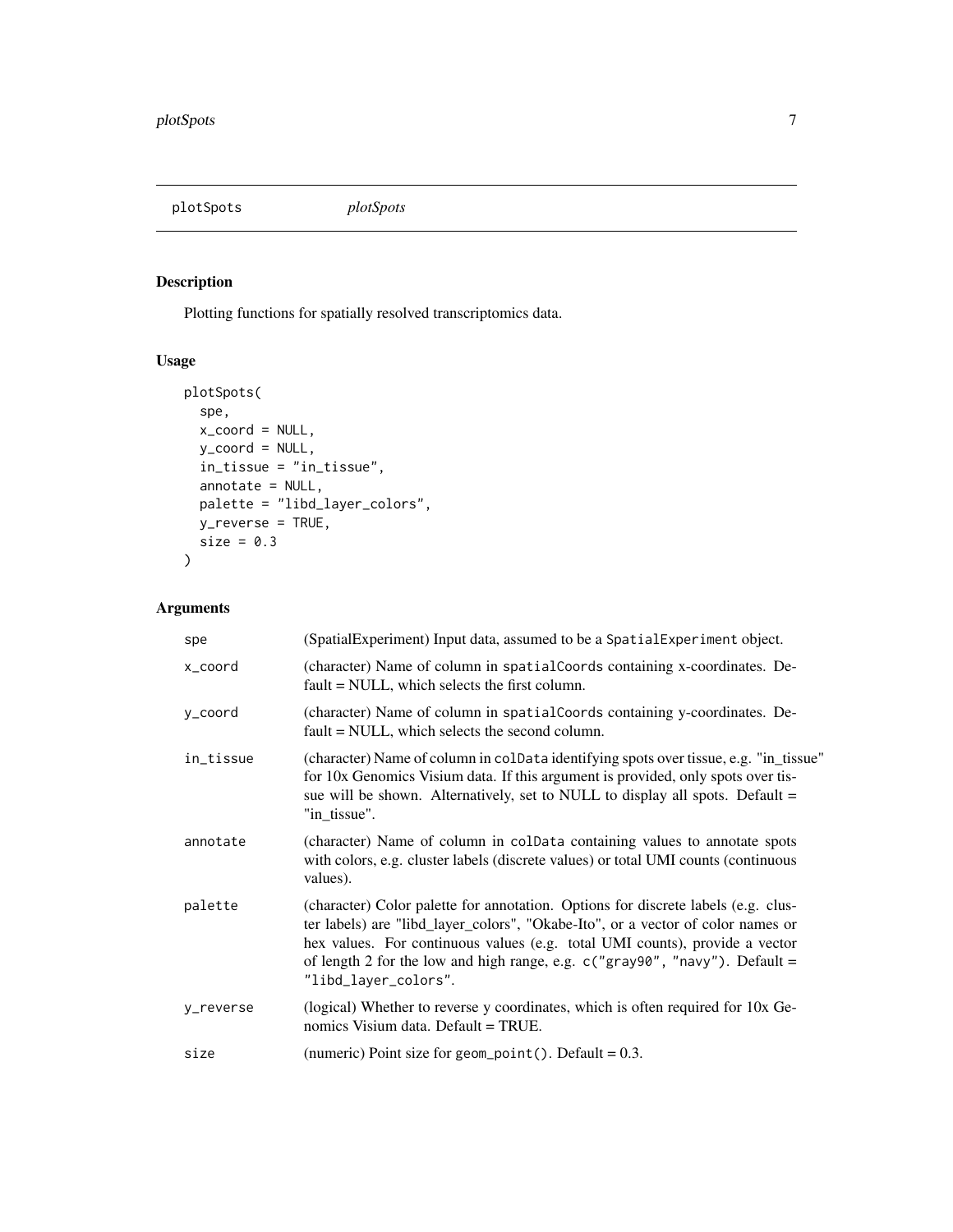#### <span id="page-7-0"></span>Details

Function to plot spot-based spatially resolved transcriptomics data stored in a SpatialExperiment object.

This function generates a plot in spatial coordinates (e.g. x-y coordinates on a tissue slide), along with annotation such as cluster labels or total UMI counts.

#### Value

Returns a ggplot object. Additional plot elements can be added as ggplot elements (e.g. title, labels, formatting, etc).

#### Examples

```
library(STexampleData)
spe <- Visium_humanDLPFC()
plotSpots(spe, annotate = "ground_truth")
```
plotVisium *plotVisium*

#### Description

Plots for spatially resolved transcriptomics data from the 10x Genomics Visium platform

#### Usage

```
plotVisium(
  spe,
  spots = TRUE,
  fill = NULL,highlight = NULL,
  facets = "sample_id",
  image = TRUE,assay = "logcounts",
  trans = "identity",
  x_coord = NULL,
 y_{\text{1}}coord = NULL,
 y_reverse = TRUE,
  sample_ids = NULL,
  image_ids = NULL,
  palette = NULL
)
```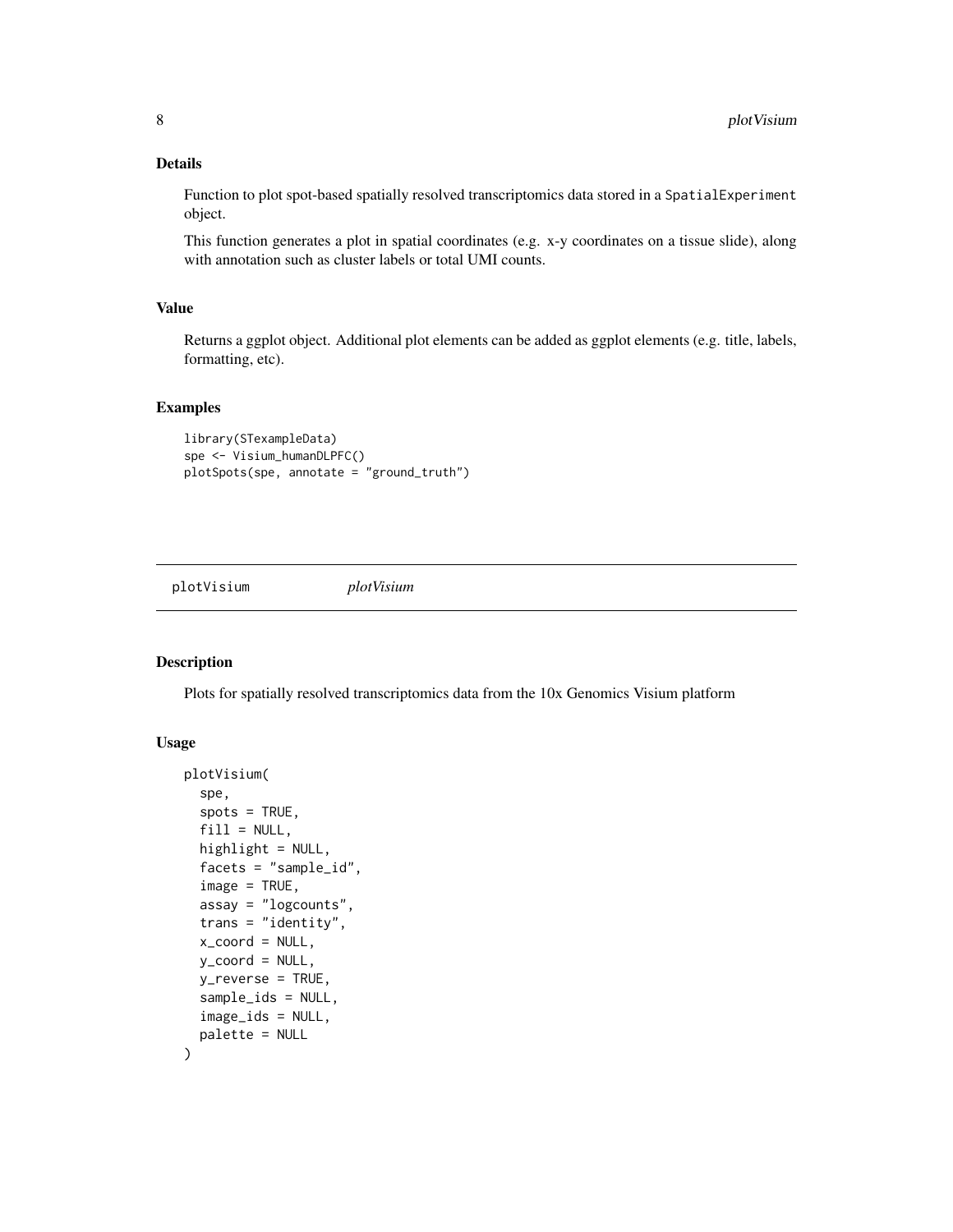#### <span id="page-8-0"></span>plotVisium 9

#### Arguments

| spe        | (SpatialExperiment) Input data object.                                                                                                                                                                                                                                                                                                                                                                                     |
|------------|----------------------------------------------------------------------------------------------------------------------------------------------------------------------------------------------------------------------------------------------------------------------------------------------------------------------------------------------------------------------------------------------------------------------------|
| spots      | (logical) Whether to display spots (spatial barcodes) as points. Default = TRUE.                                                                                                                                                                                                                                                                                                                                           |
| fill       | (character) Column in colData to use to fill points by color. If fill contains a<br>numeric column (e.g. total UMI counts), a continuous color scale will be used.<br>If fill contains a factor (e.g. cluster labels), a discrete color scale will be used.<br>Default = NULL.                                                                                                                                             |
| highlight  | (character) Column in colData to use to highlight points by outlining them.<br>For example, in_tissue will highlight spots overlapping with tissue. Default =<br>NULL.                                                                                                                                                                                                                                                     |
| facets     | (character) Column in colData to use to facet plots, i.e. show multiple panels<br>of plots. Default = "sample_id". Set to NULL to disable.                                                                                                                                                                                                                                                                                 |
| image      | (logical) Whether to show histology image as background. Default = TRUE.                                                                                                                                                                                                                                                                                                                                                   |
| assay      | (character) Name of assay data to use when fill is in rownames (spe). Should<br>be one of assayNames(spe).                                                                                                                                                                                                                                                                                                                 |
| trans      | Transformation to apply for continuous scales. Ignored unless fill is numeric,<br>e.g. feature expression. (See ggplot2{continuous_scale} for valid options.)                                                                                                                                                                                                                                                              |
| x_coord    | (character) Column in spatialCoords containing x-coordinates. Default =<br>NULL, which selects the first column.                                                                                                                                                                                                                                                                                                           |
| y_coord    | (character) Column in spatialCoords containing y-coordinates. Default =<br>NULL, which selects the second column.                                                                                                                                                                                                                                                                                                          |
| y_reverse  | (logical) Whether to reverse y coordinates, which is often required for Visium<br>data, depending on the orientation of the raw data. Default = TRUE.                                                                                                                                                                                                                                                                      |
| sample_ids | (character) Samples to show, if multiple samples are available. Default = NULL<br>(show all samples).                                                                                                                                                                                                                                                                                                                      |
| image_ids  | (character) Images to show, if multiple images are available. Default = NULL<br>(show all images).                                                                                                                                                                                                                                                                                                                         |
| palette    | (character) Color palette for points. Options for discrete labels are "libd_layer_colors",<br>"Okabe-Ito", or a custom vector of hex color codes. Options for continuous<br>values are "viridis", a single color name (e.g. "red", "navy", etc), or a vec-<br>tor of length two containing color names for each end of the scale. Default $=$<br>"libd_layer_colors" for discrete data, and "viridis" for continuous data. |

#### Details

Function to generate plots for spatially resolved transcriptomics datasets from the 10x Genomics Visium spatially platform.

This function generates a plot for spot-based spatially resolved transcriptomics data from the 10x Genomics Visium platform, with several options available to adjust the plot type and style.

#### Value

Returns a ggplot object. Additional plot elements can be added as ggplot elements (e.g. title, customized formatting, etc).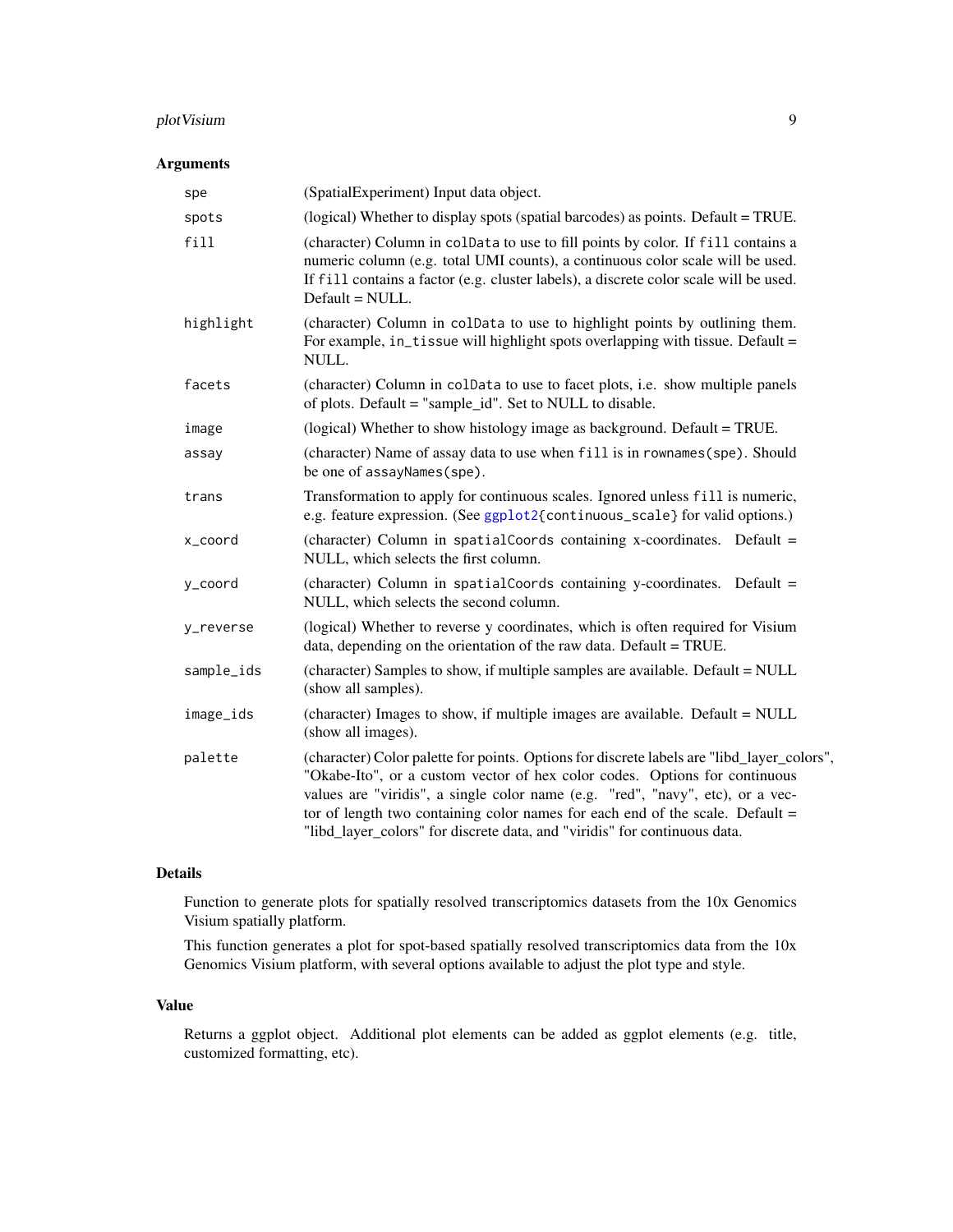#### Author(s)

Helena L. Crowell with modifications by Lukas M. Weber

#### Examples

```
library(STexampleData)
spe <- Visium_mouseCoronal()
# color by x coordinate, highlight in-tissue spots
plotVisium(spe, fill = "pxl_col_in_fullres", highlight = "in_tissue")
# subset in-tissue spots
sub <- spe[, as.logical(colData(spe)$in_tissue)]
# color by feature counts, don't include image
rownames(sub) <- make.names(rowData(sub)$gene_name)
plotVisium(sub, fill = "Gad2", assay = "counts")
```